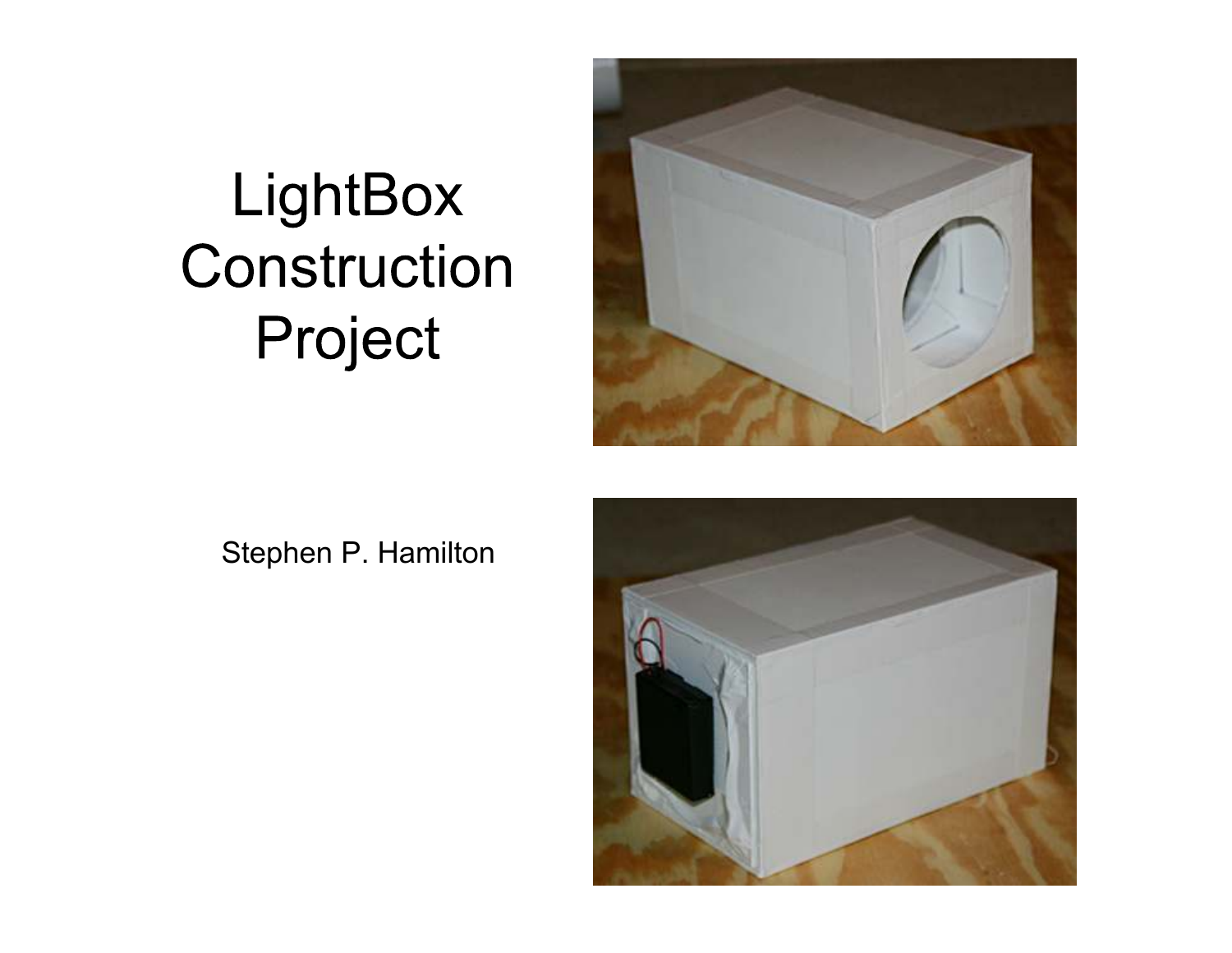## Overviewand Parts

Objective: To build a light weight, inexpensive, and durable LightBox to be utilized to create Flat Frames for DeepSpace Imaging. I also wanted it to slip over the dew shield and be held on without external support.

This LightBox design can be used for any small 3" - 4" refractor or other scope of that aperture. Depending on whatparts you already have, the entire construction costs should be less then \$20.

# Parts

- 1 20x30" x ¼" Foam Board (with Paper Backing)
- 1 Package of Velcro Strips (½" width)
- 1 Package of Vellum Paper (Scrapbook Supplies)
- 1 Battery Pack with On/Off switch (and batteries)
- 1 Roll White Duct Tape
- 1 Roll of Household Foil
- 1 Craft Knife (Exacto or similar)
- 4 Light Sockets (Radio Shack Lamp Base 272-360)
- 4 Lights (Radio Shack Screw-Base Lamp 272-1133)
- 1 Roll 24 Gauge wire (2 conductor if possible)
- 1 15-30 Amp Soldering Iron
- 1 Roll .015 Diameter Solder
- 1 Tube of Glue (I used Bond 527, found in Craft Section)

Suggested Items:

- 1 20" straight edge, preferably metal
- 1 board, plywood or other to cut and assemble on
- 1 Roll Scotch Tape (for temporary holds and vellum)



| <b>LightBox Project Plans</b> |          |        |  |
|-------------------------------|----------|--------|--|
| S Hamilton                    | 8/8/2005 | Page 2 |  |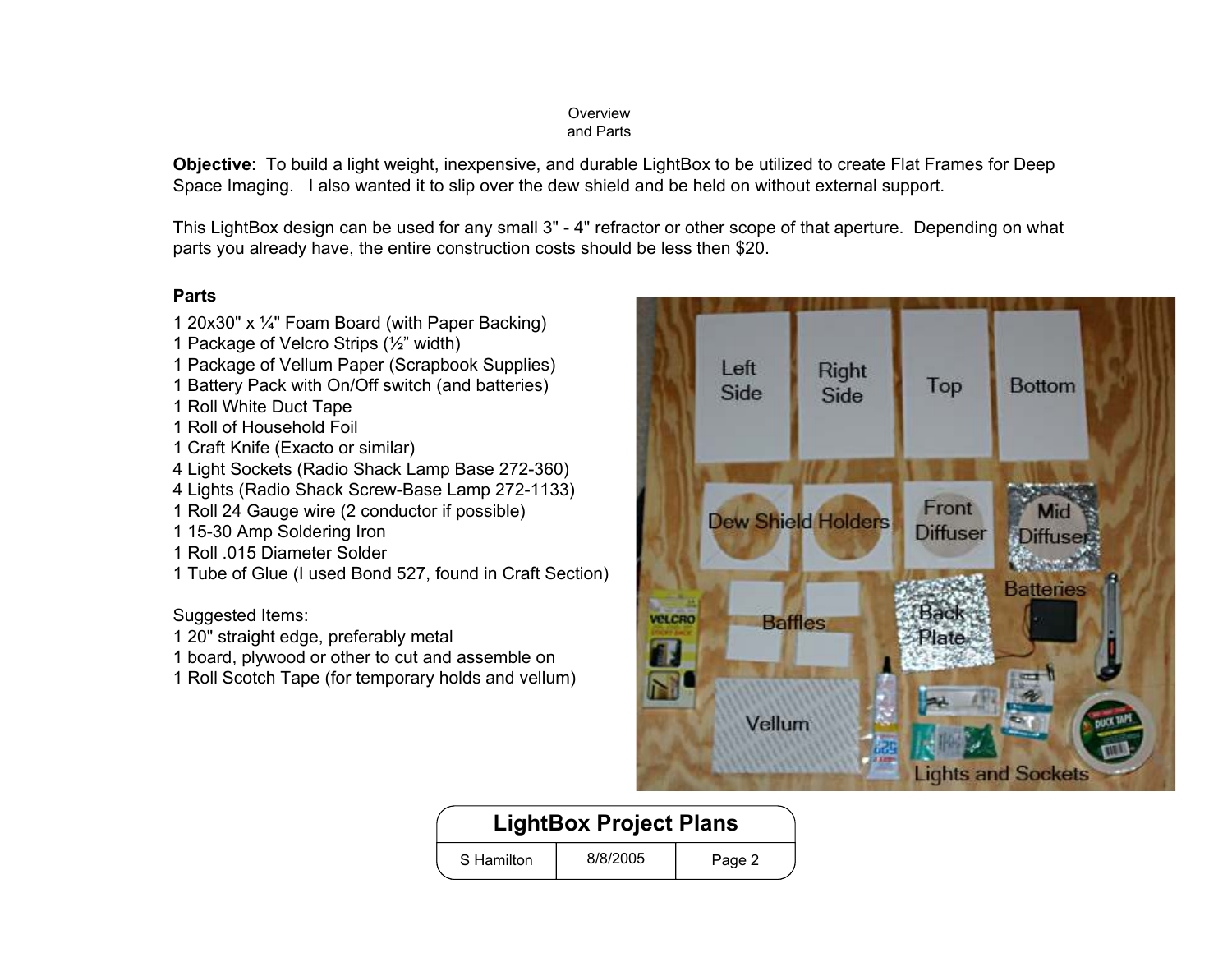Side Sections



LightBox Project Plans

S Hamilton8/8/2005 Page 3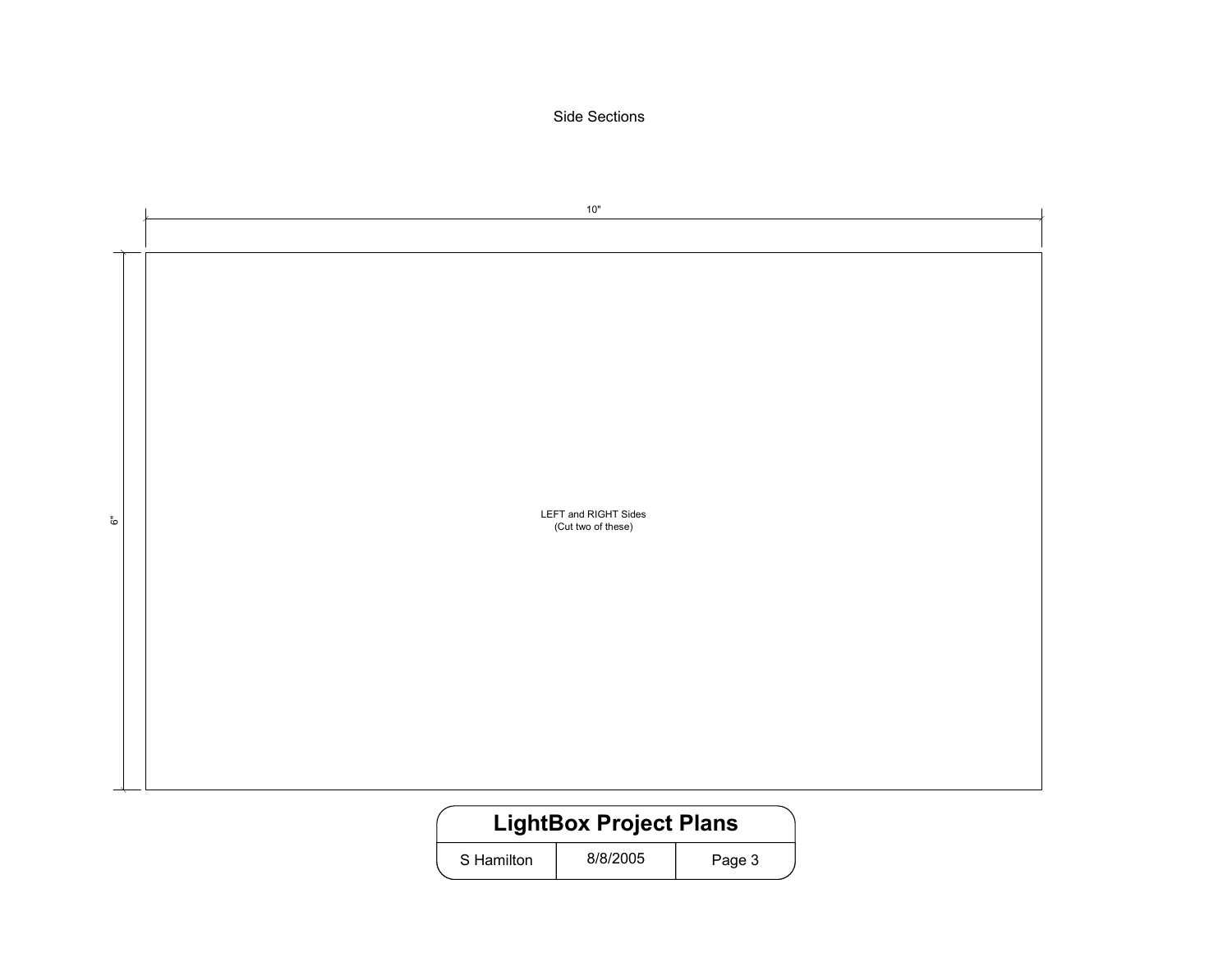Top and Bottom Sections

Note: These are 5½" in height vs 6" for the Sides



|            | <b>LightBox Project Plans</b> |        |
|------------|-------------------------------|--------|
| S Hamilton | 8/8/2005                      | Page 4 |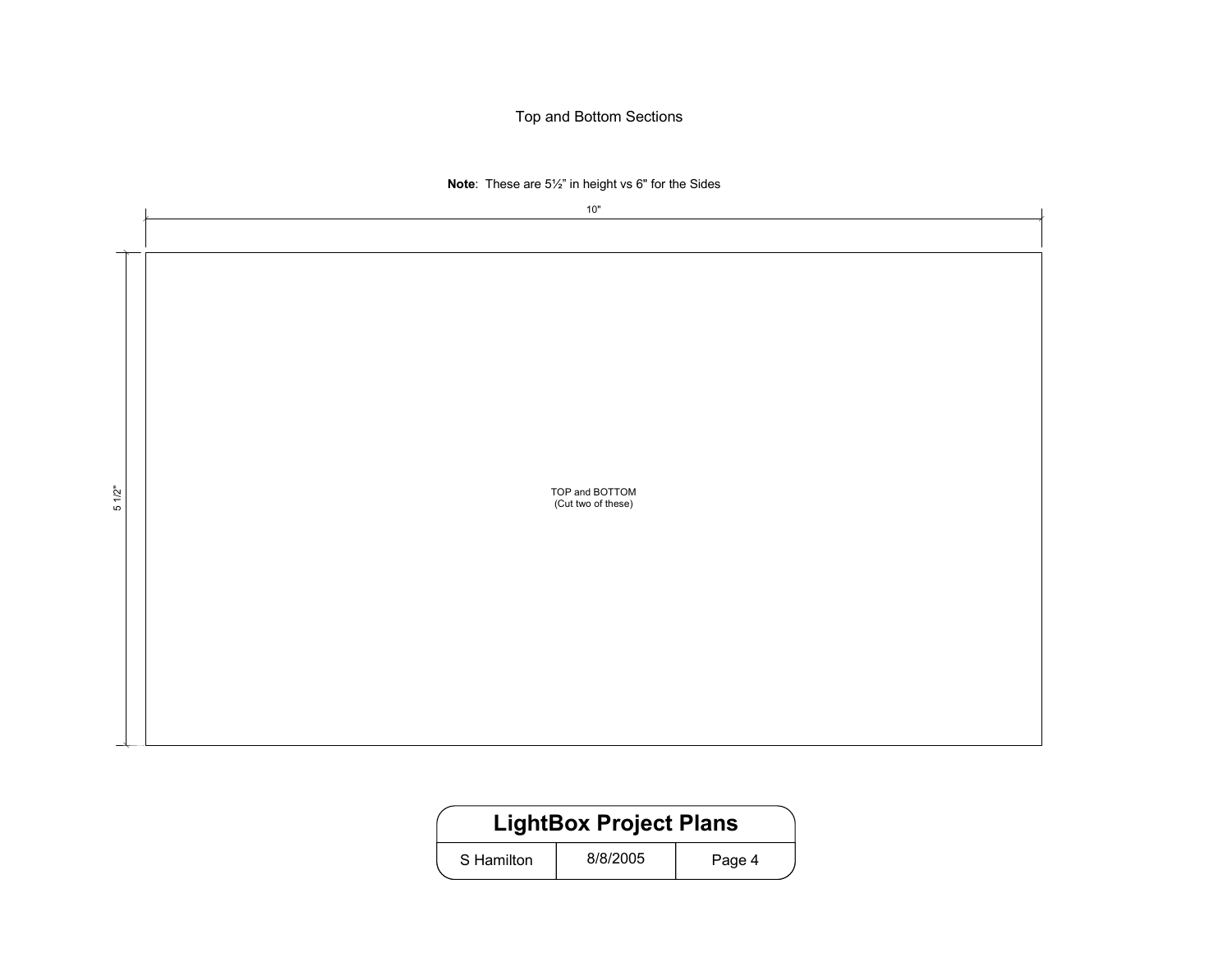Dew Shield Holders and Diffusers



Note: These are 5½" in height vs 6" for the Sides

 applying Vellum) - Wait to cover till all plans areread completely

S Hamilton 8/8/2005 Page 5 LightBox Project Plans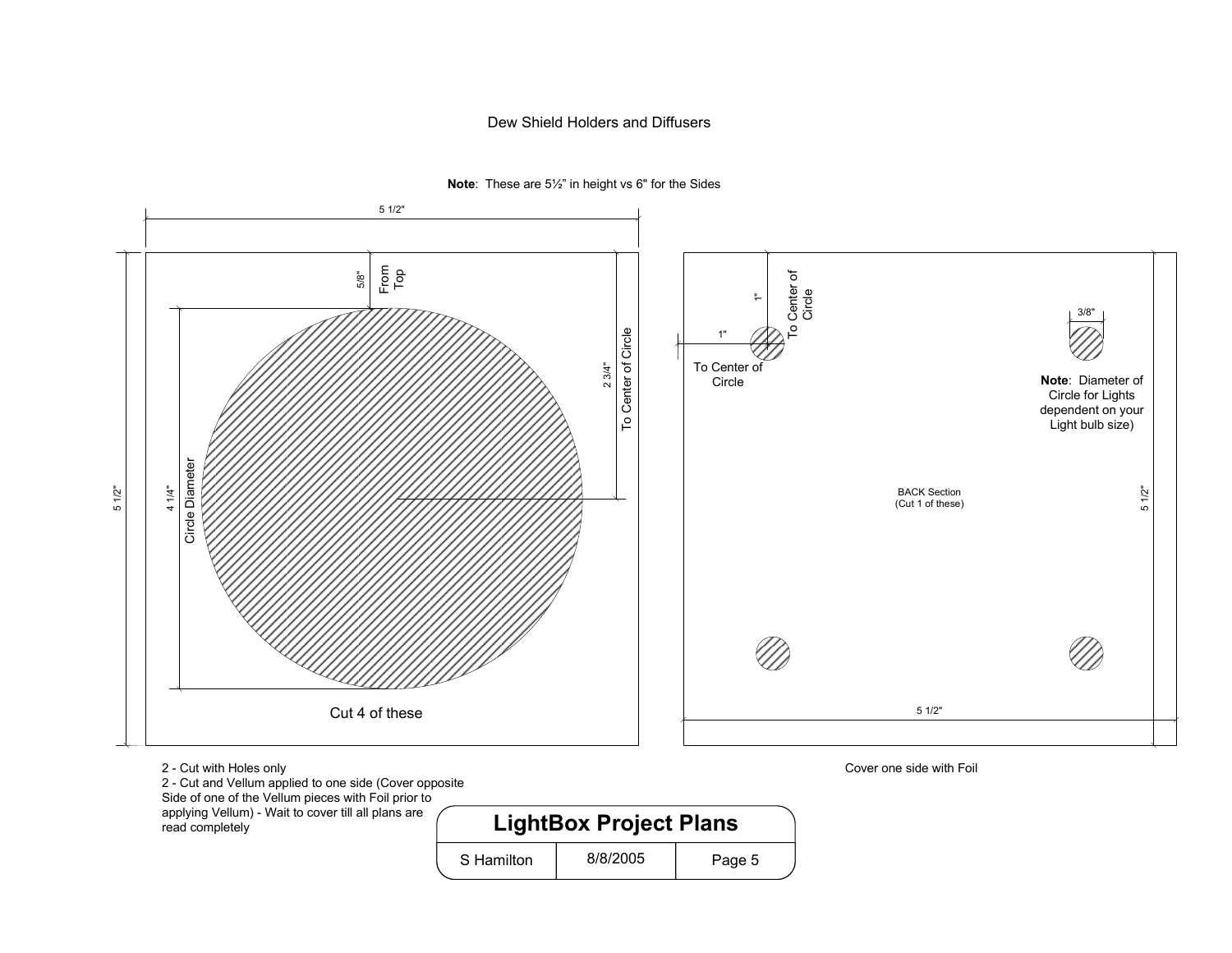## Baffles for Back Sectionand Braces



| <b>LightBox Project Plans</b> |          |        |
|-------------------------------|----------|--------|
| S Hamilton                    | 8/8/2005 | Page 6 |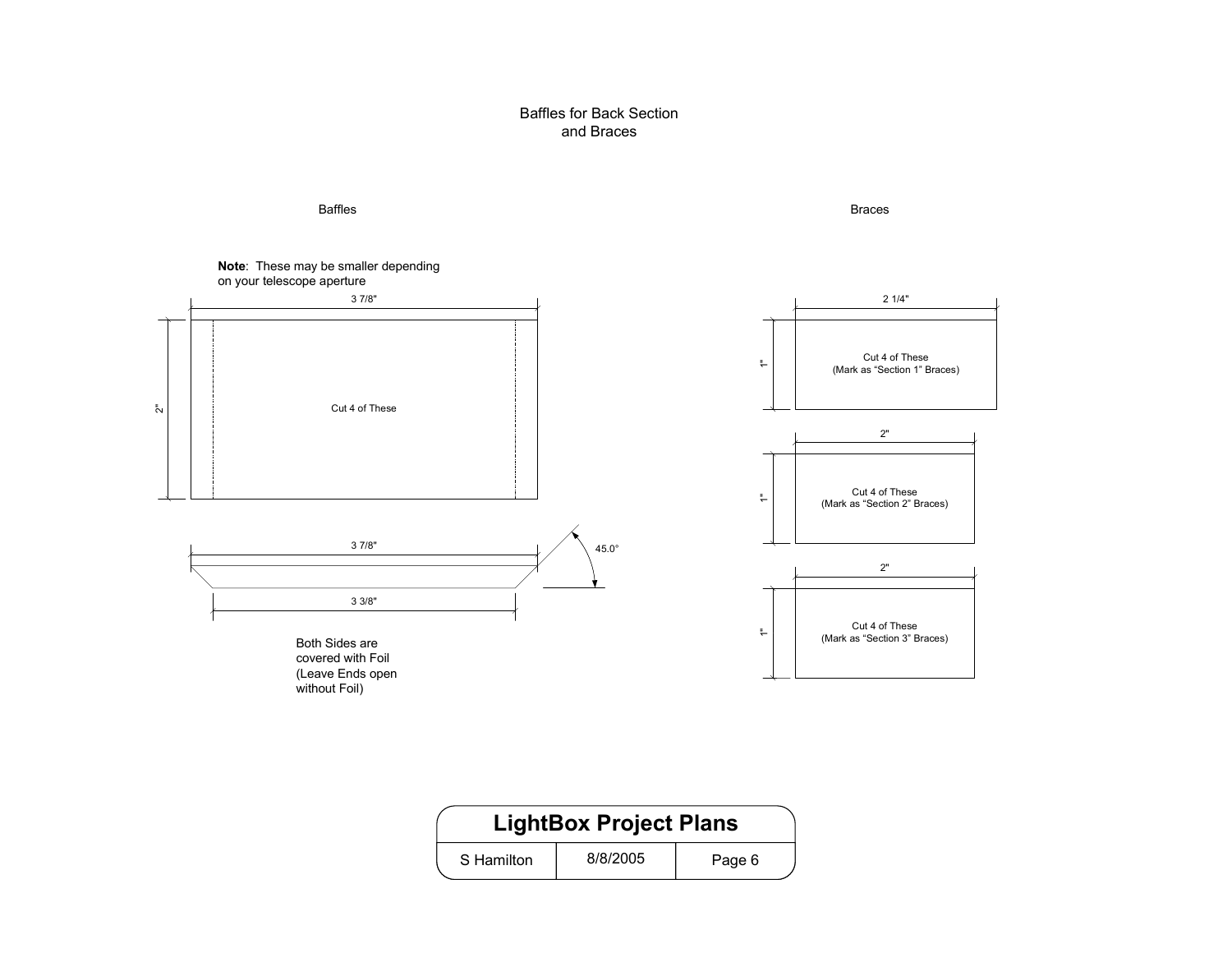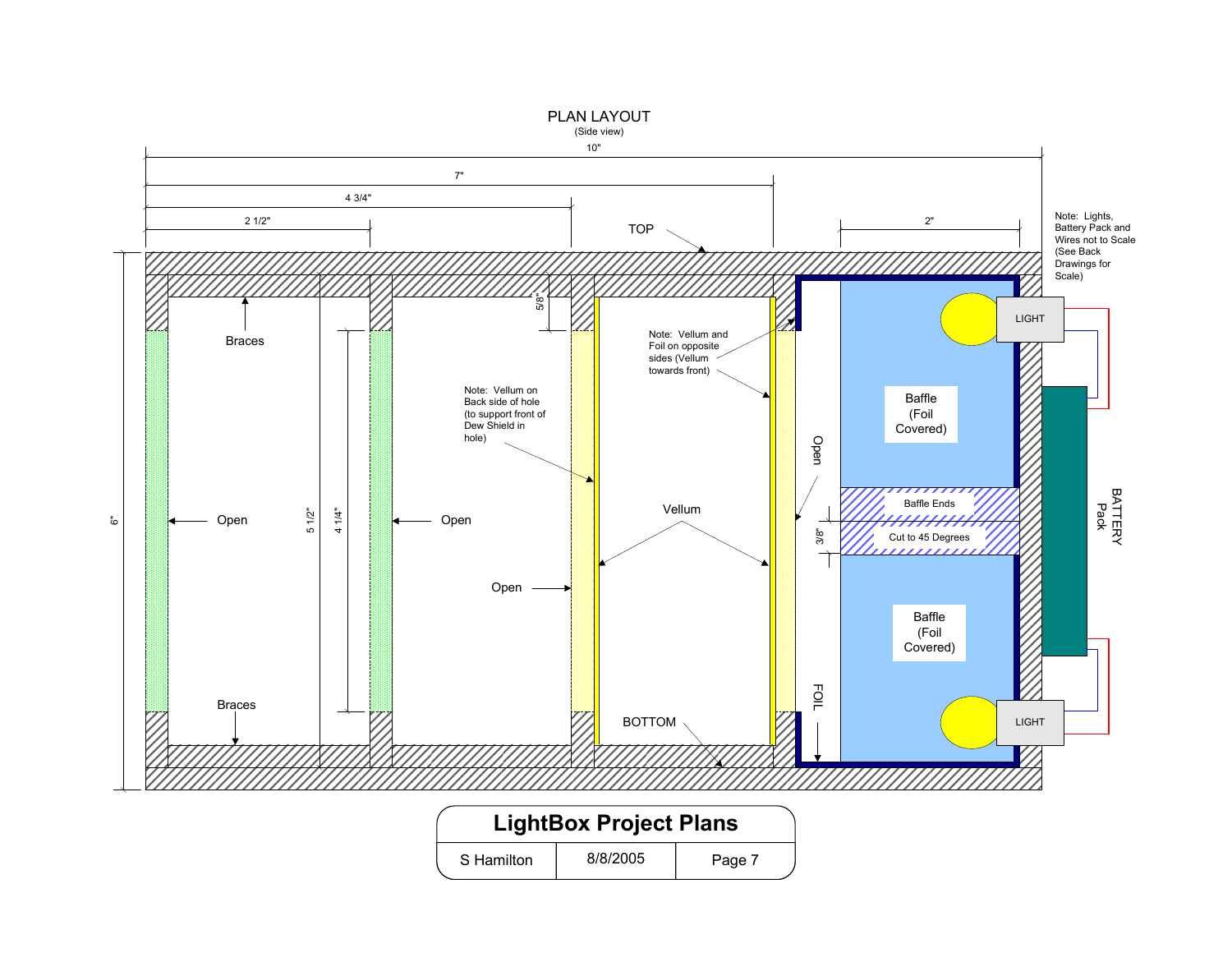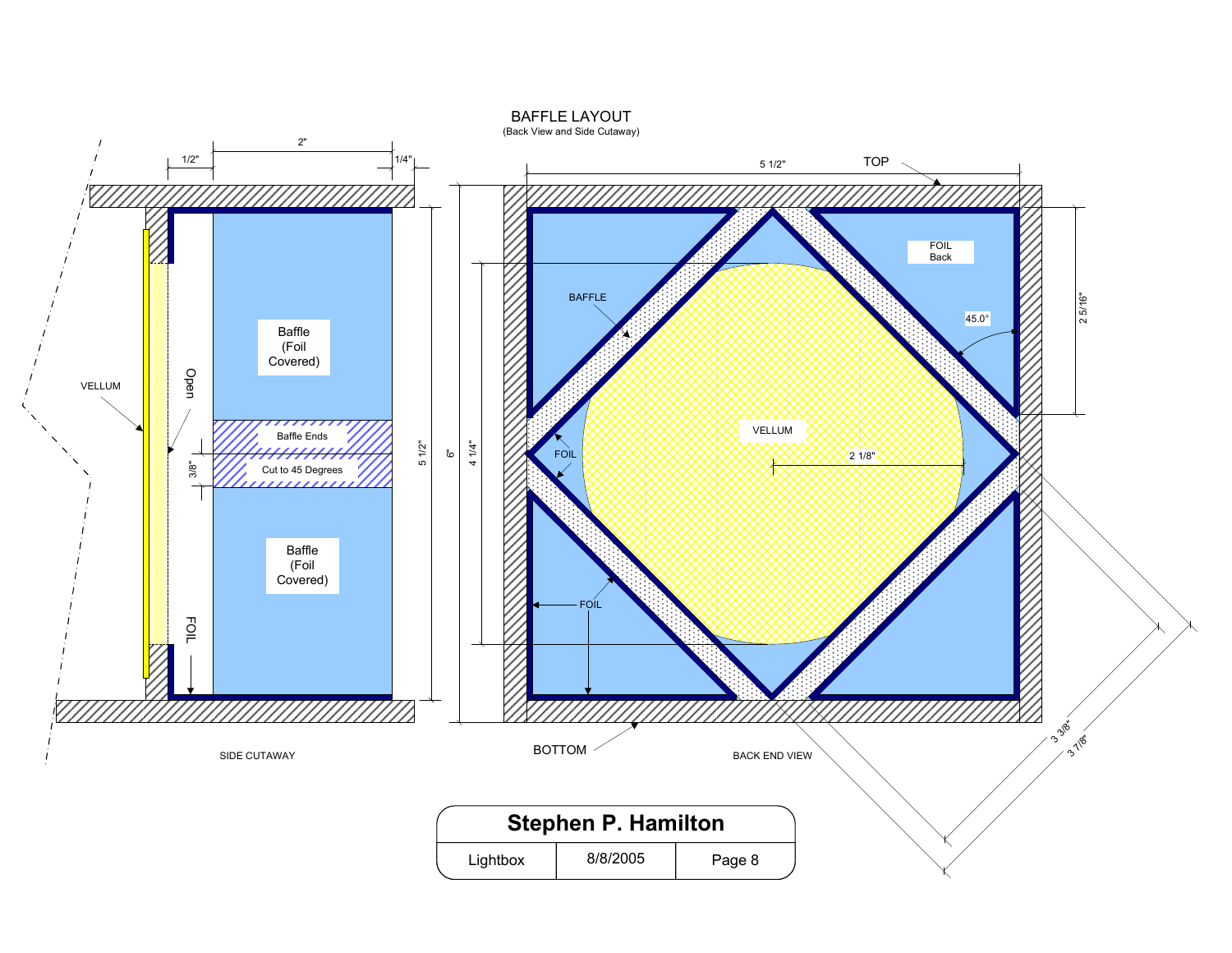## BAFFLE Pictures



Note: When actually constructing the baffles, I ended up cutting them slightly smaller then planned. This was to ensure the baffles would be completely outside the vellum so no light went directly thru.

Note: Foil has been deliberately "Crinkled" to force light to reflect at multiple angles

|            | <b>LightBox Project Plans</b> |        |  |
|------------|-------------------------------|--------|--|
| S Hamilton | 8/8/2005                      | Page 9 |  |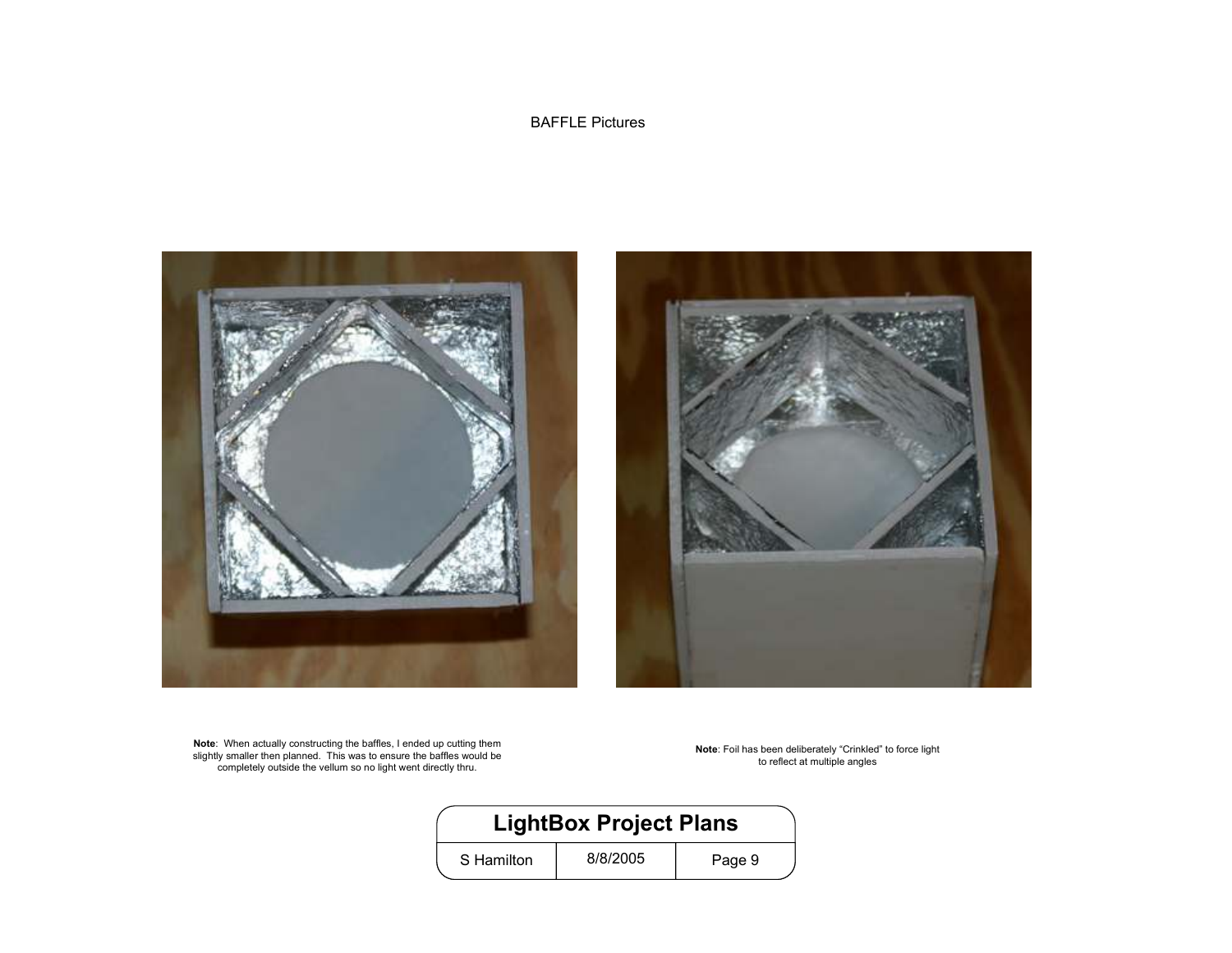# LIGHTS LAYOUT

Inside and Outside Views)

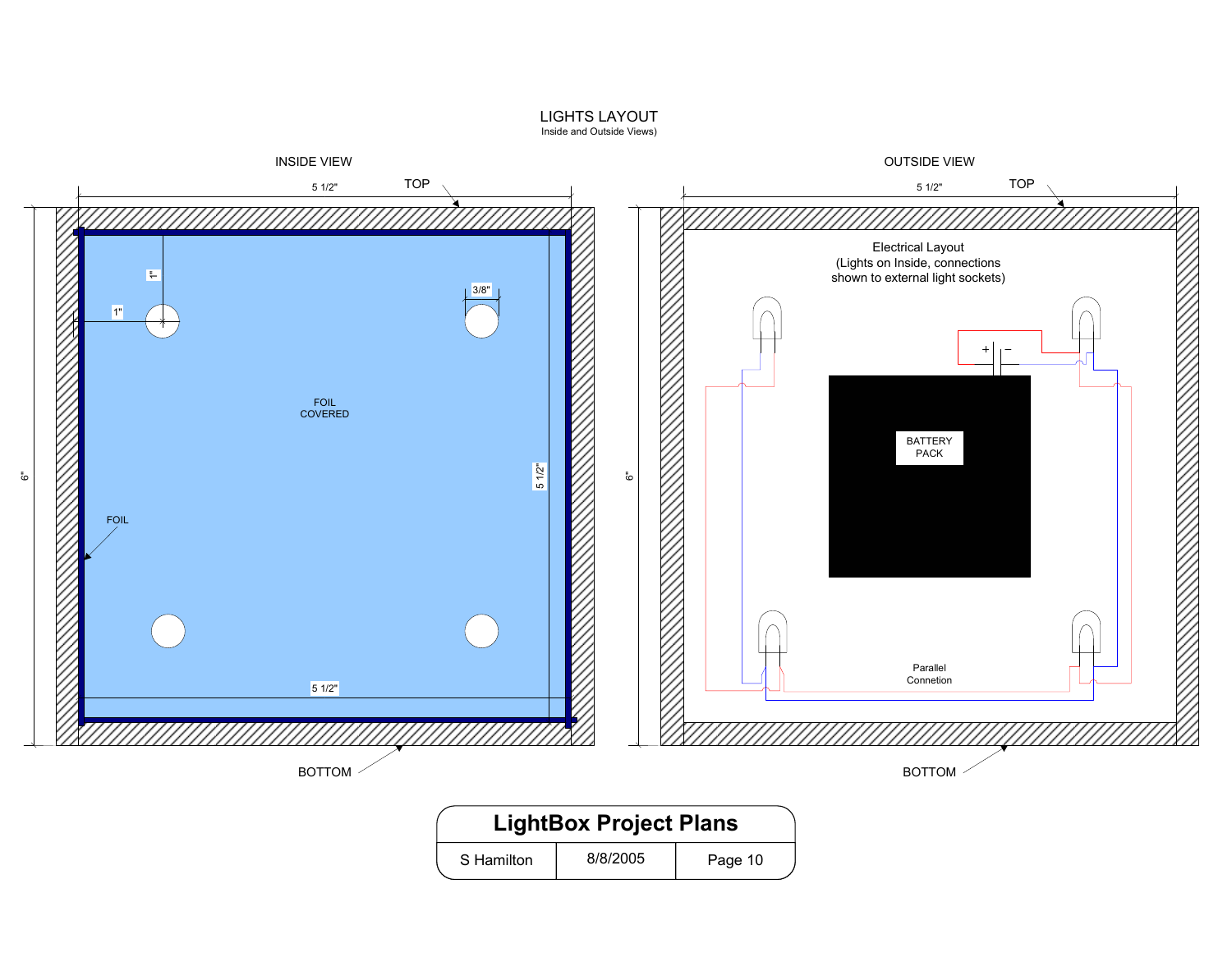## LIGHTS PICTURES(Inside and Outside Views)

## INSIDE VIEW



Note: Foil has been deliberately "Crinkled" to force light to reflect at multiple angles

OUTSIDE VIEW



Note: White Duct Tape has been used to cover all wires; Battery Pack is attached with velcro

|            | <b>LightBox Project Plans</b> |         |  |
|------------|-------------------------------|---------|--|
| S Hamilton | 8/8/2005                      | Page 11 |  |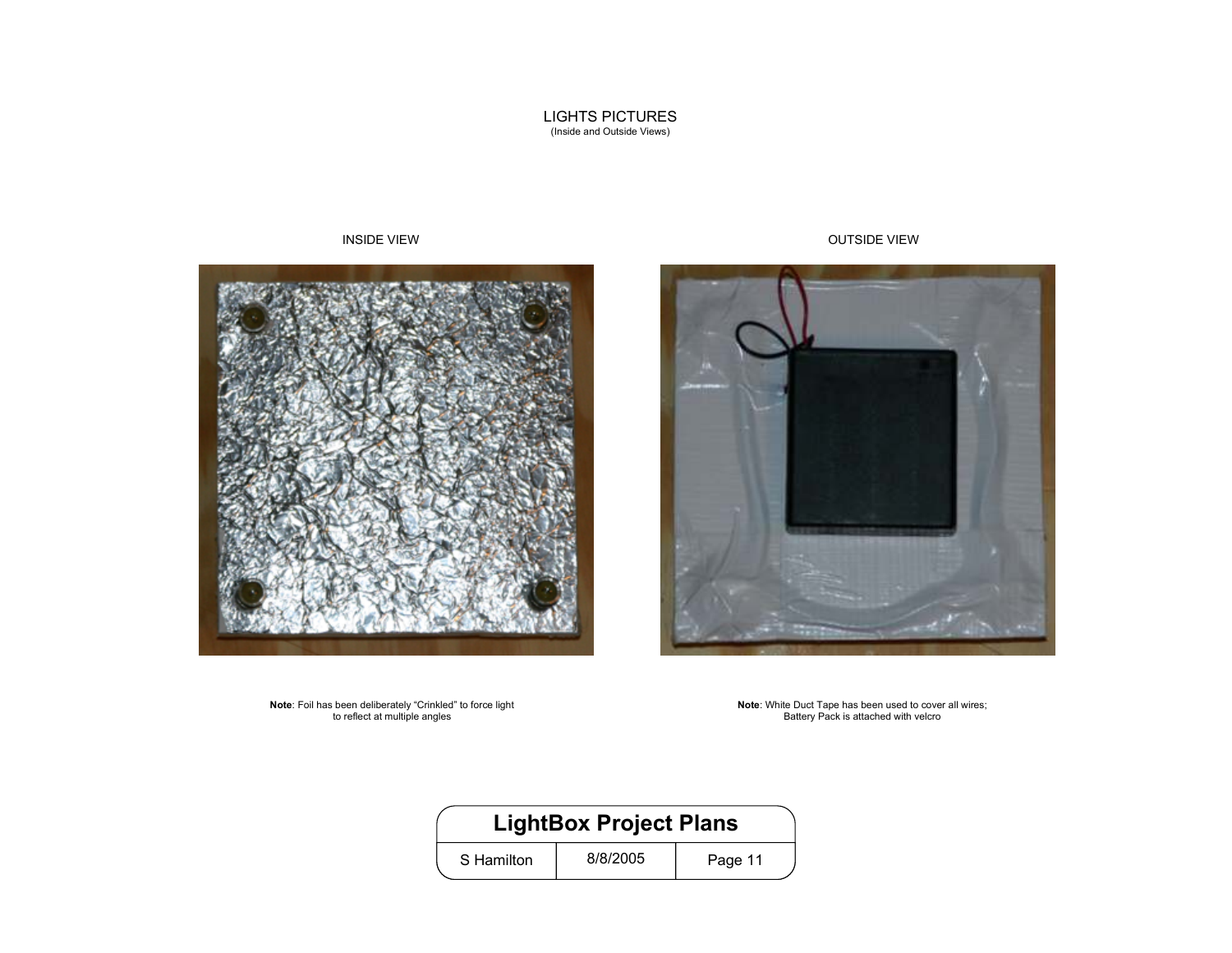Part 1 - Cutting and Building Diffusers

Step 1 - Cut all Parts as described in Pages 3 - 6

Step 2 - Cover one side of one of the Diffuser pieces with Foil; Remove Foil from middle so hole is open (Ensure that the foil is crinkled prior to gluing)

Step 3 - Using the diffuser that was covered with foil, cover the opposite opening with Vellum (Vellum can be applied with Tape as seen in image below)

Step 4 - Cover the opening on one other Diffuser with Vellum (you should have two left over without vellum)



|            | <b>LightBox Project Plans</b> |         |
|------------|-------------------------------|---------|
| S Hamilton | 8/8/2005                      | Page 12 |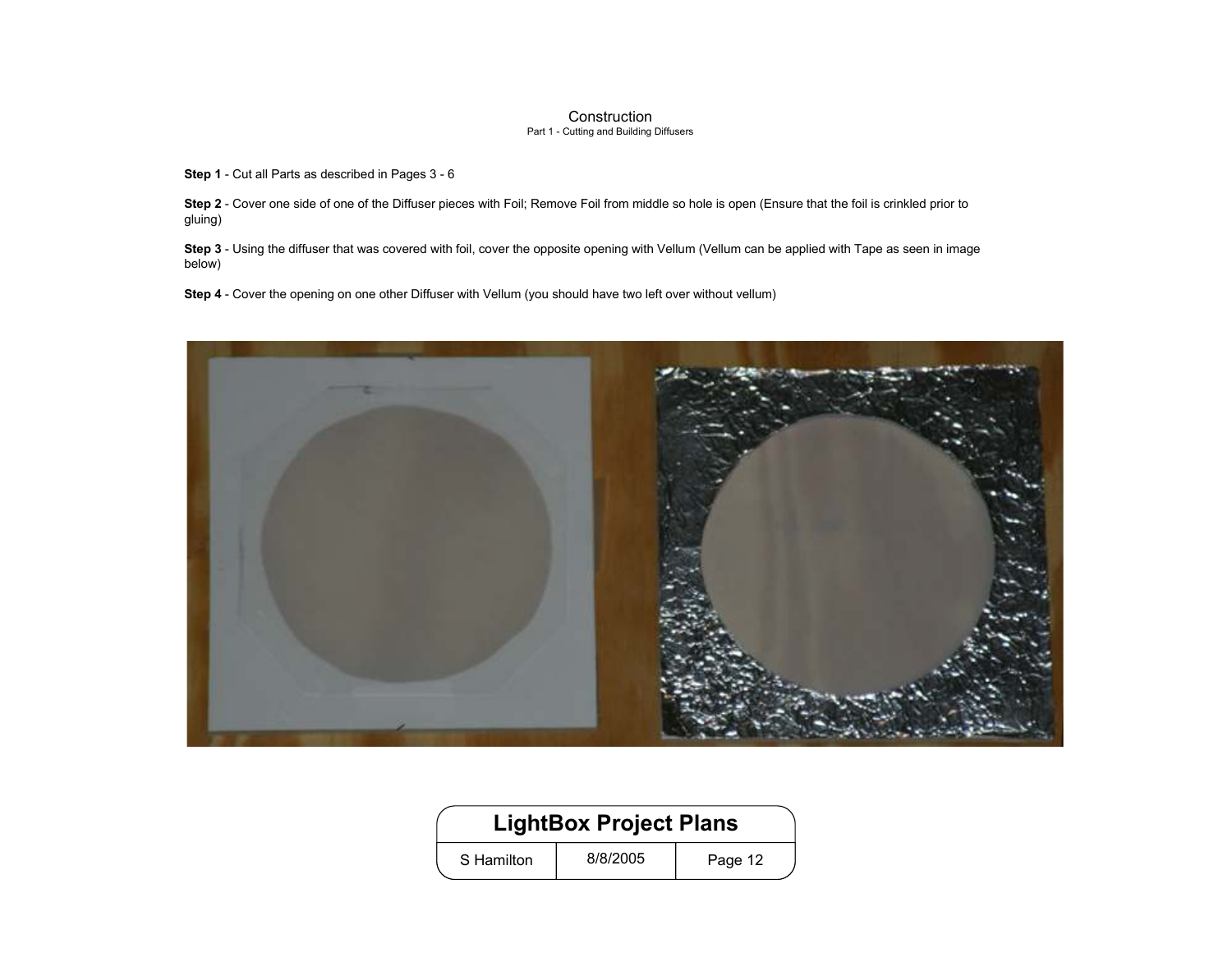#### Part 2 - Setting Up SIdes

Step 5 - Cover both sides of the 4 baffles with crinkled foil (be sure to leave the ends open for gluing)

Step 6 - Line up the 4 larger pieces (top, Bottom, and 2 sides) and tape together so they are even)

Step 7 - Using the measurements provided on Page 7 (Plan Layout), draw lines on the 4 pieces marking the placement of thediffusers, Shield holders, and Back

Step 8 - For use as you continue, mark the front and back of each piece, also mark which piece will be designated as the top andbottom

Step 9 - Take the 4 middle sections and line them up so you ensure the circles line up correctly with each other. Mark the top ofeach of these pieces. Mark the top of the back section as well.



| <b>LightBox Project Plans</b> |          |         |
|-------------------------------|----------|---------|
| S Hamilton                    | 8/8/2005 | Page 13 |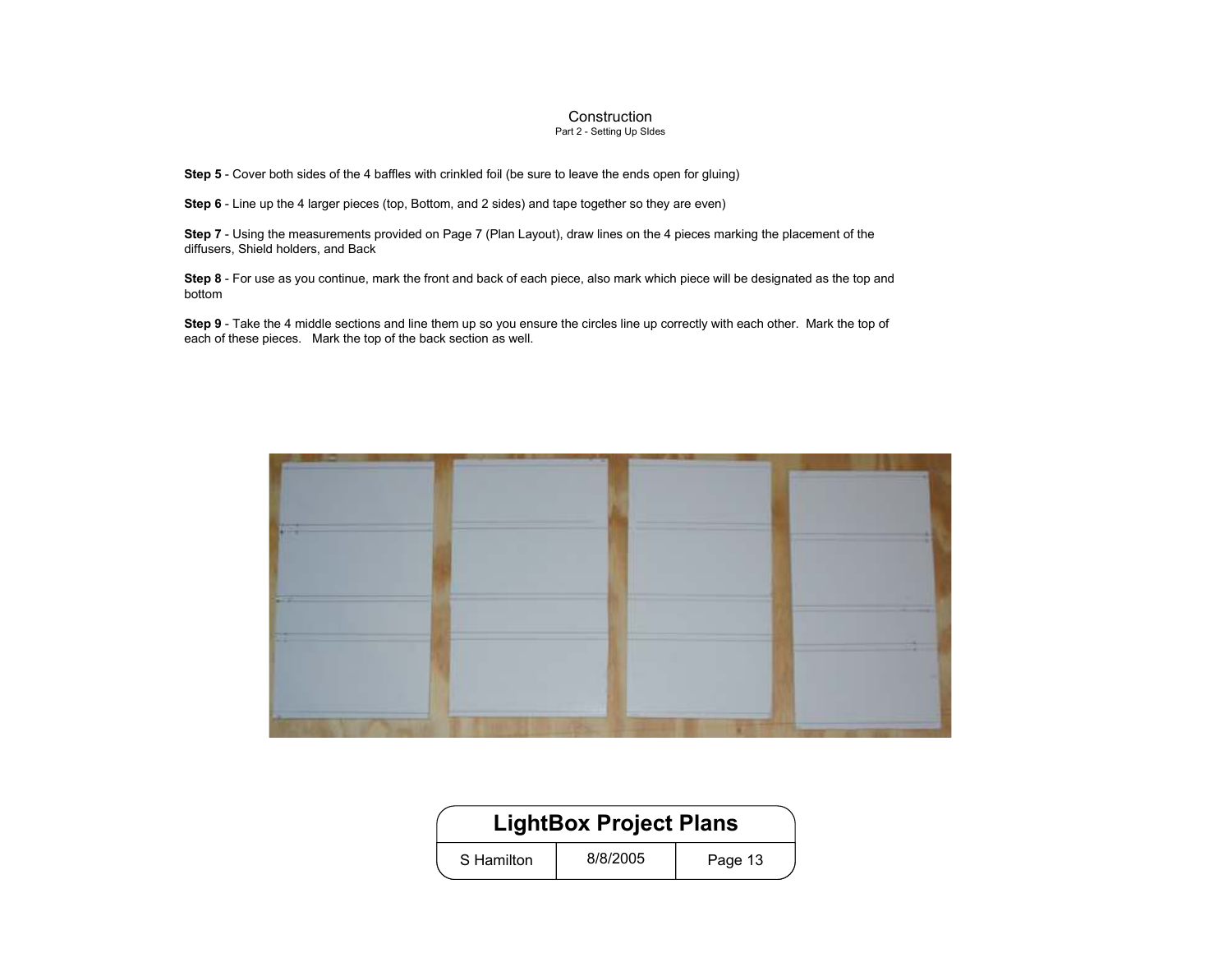#### Part 3 - Building the Box and Dew Shield Holders

Step 10 - Apply glue to the Top and Bottom sections and to three sides of the front hole piece

Step 11 - Place the front piece on one of the sides and place the top and bottom sections on either side (you might want to hold these temporarily with some scotch tape on the outside). Ensure all sides are aligned with their edges and allow this to setup for a few minutes.

Step 12 - Place White Duct Tape on the three sides of the inside of the front section. This will be used on all diffusers and shield holders to help stop light from escaping and strengthen the sections.

Step 13 - Apply glue to the three remaining edges and place the other side on to complete the basic box. Place a piece of Duct Tape along this inside edge.

Step 14 - Glue the 4 braces marked Section 1 on the inside with the longer sides along the length of the box (they should go form the back of the first shield holder to the line for the next section).

Step 15 - Add the second shield holder on top of the braces and add the tape and braces marked Section 2 in the same manner as in section 1.





| <b>LightBox Project Plans</b> |          |         |
|-------------------------------|----------|---------|
| S Hamilton                    | 8/8/2005 | Page 14 |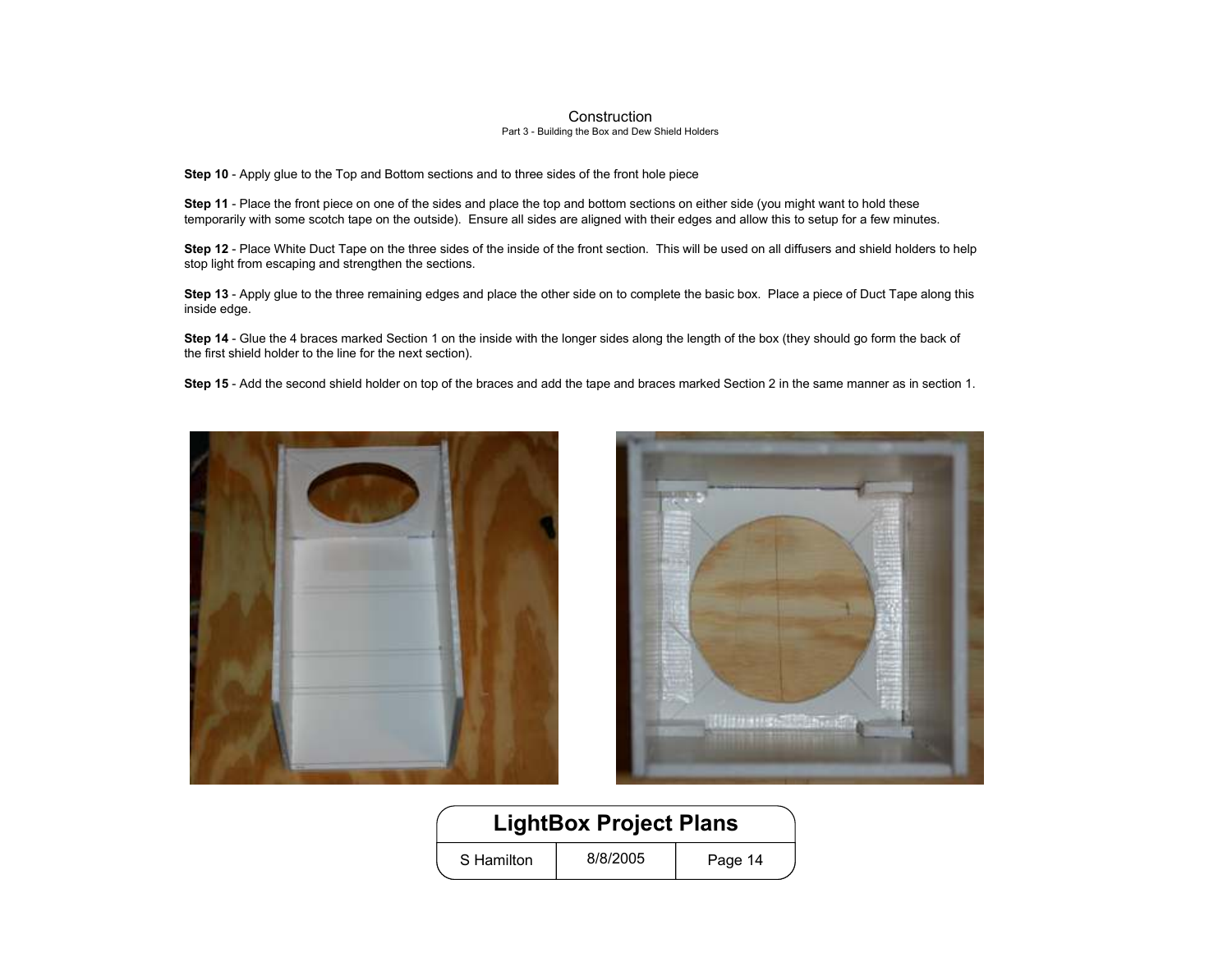#### Part 4 - Adding the Diffusers

Step 16 - Take the first diffuser (without foil) and apply glue to the 4 sides.

Step 17 - Ensure that the Vellum is facing you with the hole facing towards the front of the box (with the previously mounted shield holders) and place the diffuser on top of the previously mounted braces.

Step 18 - Glue the braces marked as Section 3 in place in the same manner as previously done. Tape the sides of the diffuser with White Duct Tape.

Step 19 - Take the final diffuser and ensuring that the foil is facing you, apply glue to the sides and place it on top of the final set of braces

Step 20 - Since no tape will be added to this section, allow the glue to setup for a few minutes before continuing with the next steps





| <b>Stephen P. Hamilton</b> |          |         |
|----------------------------|----------|---------|
| Lightbox                   | 8/8/2005 | Page 15 |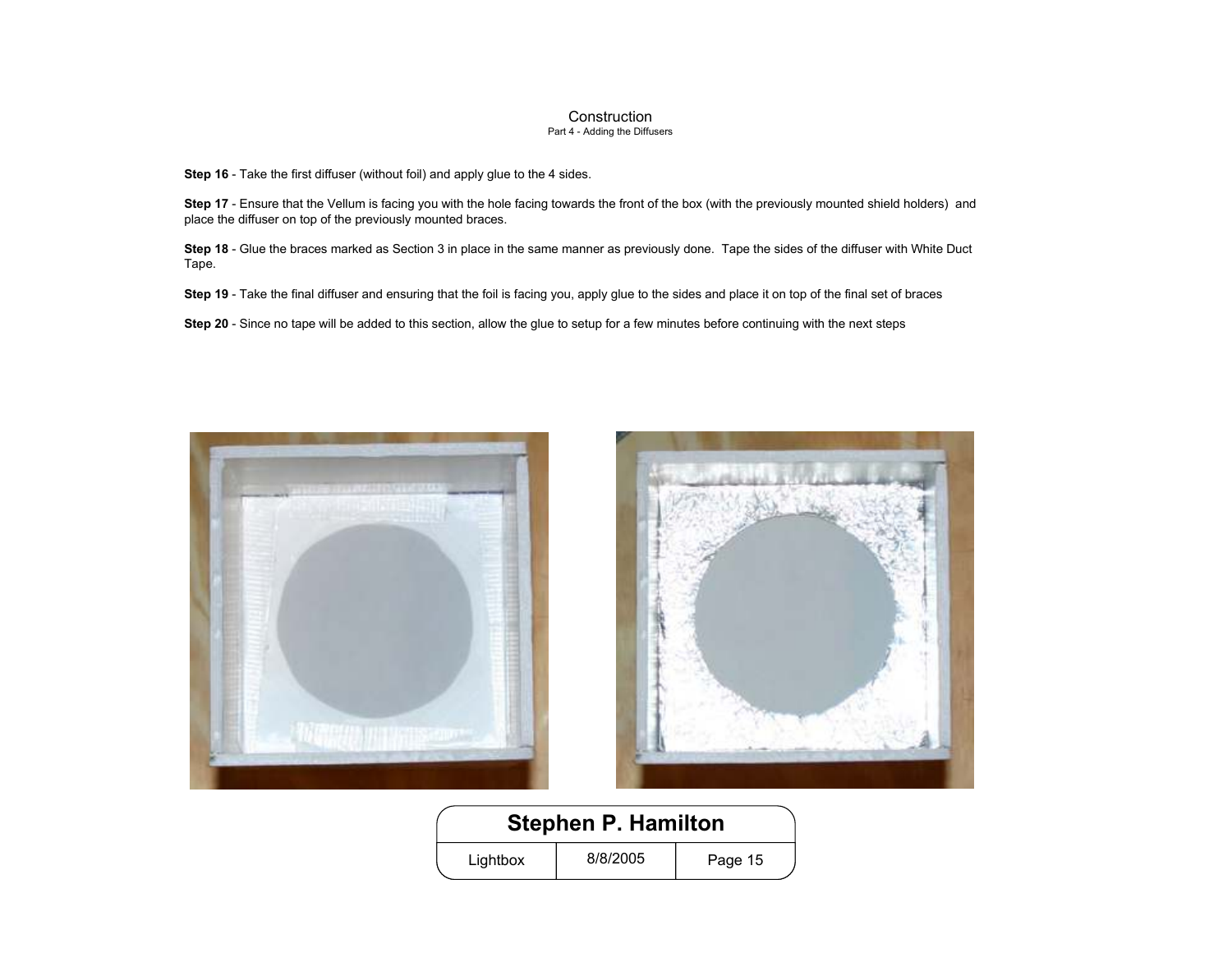#### **Construction** Part 5 - Adding the Baffles

Step 21 - Take the first Baffle and apply glue to both ends.

Step 22 - Using the lines that were drawn earlier indicating the placement for the back of the light box, place the first baffle at an angle in the back of the box as seen below. Ensure that the baffle is below the line for the back, there should be a space of about ½" between the bottom ofthe baffle and the top diffuser. (This ensures that the light does not go directly to the diffuser but will bounce around inside first)

Step 23 - Using a ruler, ensure that both sides are equal distances from the corner of the box

Step 24 - Apply the other three baffles in the same manner. You may want to allow the glue to dry for a few moments between each baffle.

Step 25 - Apply crinkled foil to the remaining sides of the box inside in the corners so the entire section is covered with foil. Ensure that all edges overlap sufficiently to keep all light inside the box and forced thru the diffuser ultimately.



| <b>LightBox Project Plans</b> |          |         |
|-------------------------------|----------|---------|
| S Hamilton                    | 8/8/2005 | Page 16 |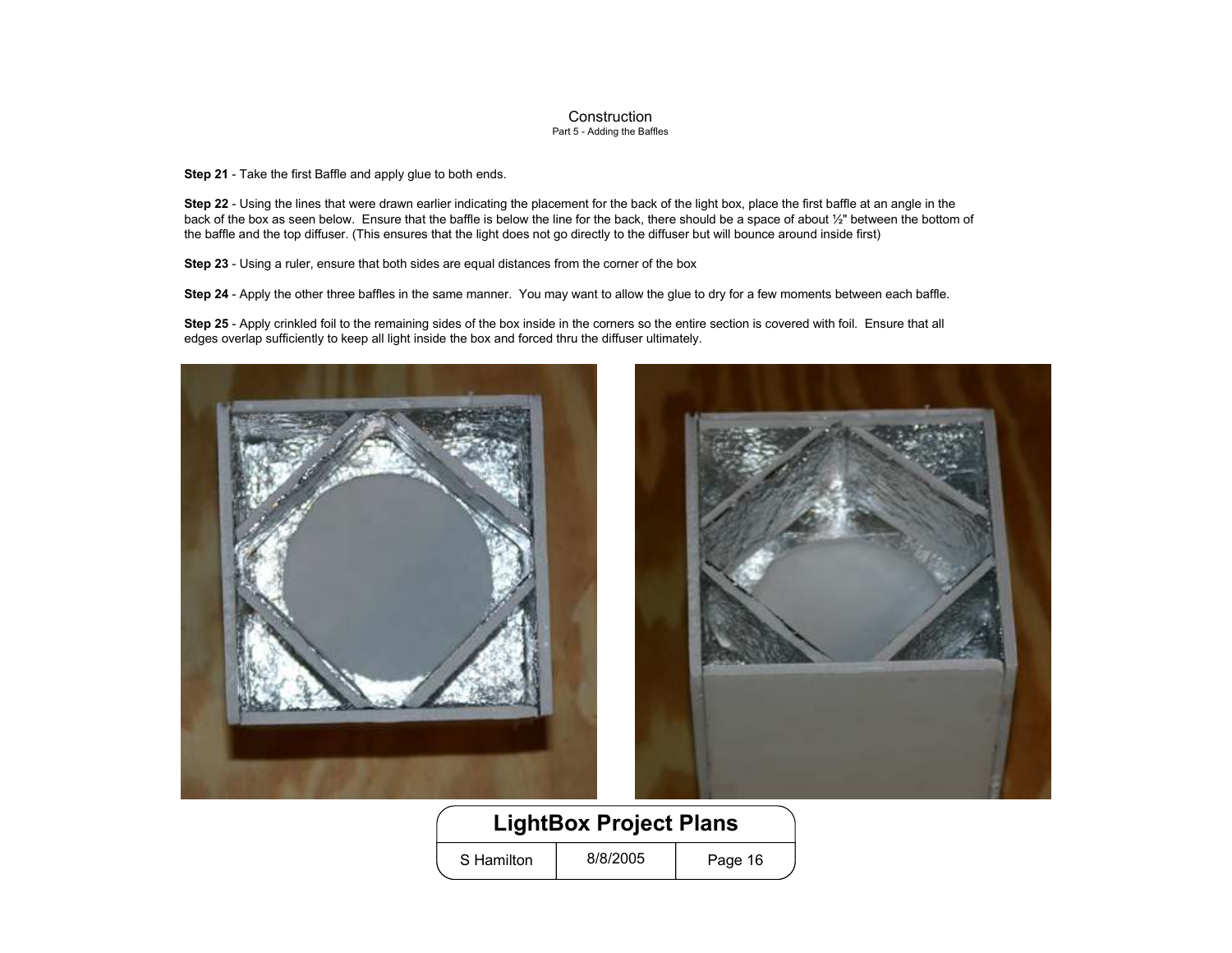#### Part 6 - Adding the Lights

Step 26 - Ensure the holes are drilled out of the back section correctly for your light bulb bases (they should fit somewhat tightly)

Step 27 - Press the Light Bulb Bases thru the holes so that the light bulbs can be screwed in on the side with the foil as seen below.

Step 28 - Using your soldering gun, solder 3 of the lights together in parallel (2 wires from each light go to the next light)

Step 29 - Solder the two leads from your battery box to one of the two bulbs at the end of the chain of wired bulb bases (see the diagram on page 10). Temporarily screw the bulbs in and test them with the battery box. Remove the bulbs so they are not damaged in the next step.

Step 30 - Using the white Duct Tape, tape the wires and the light bulb bases to the back of the cover. Ensure that enough overlap is allowed for to go over the sides of the foam to protect them from damage when the back is put on the box or removed.

Step 31 - Apply two pieces of Velcro to the back of the box (centered) and the opposite pieces to the back of the battery box. Mount the battery box on the back section.





| <b>LightBox Project Plans</b> |          |         |
|-------------------------------|----------|---------|
| S Hamilton                    | 8/8/2005 | Page 17 |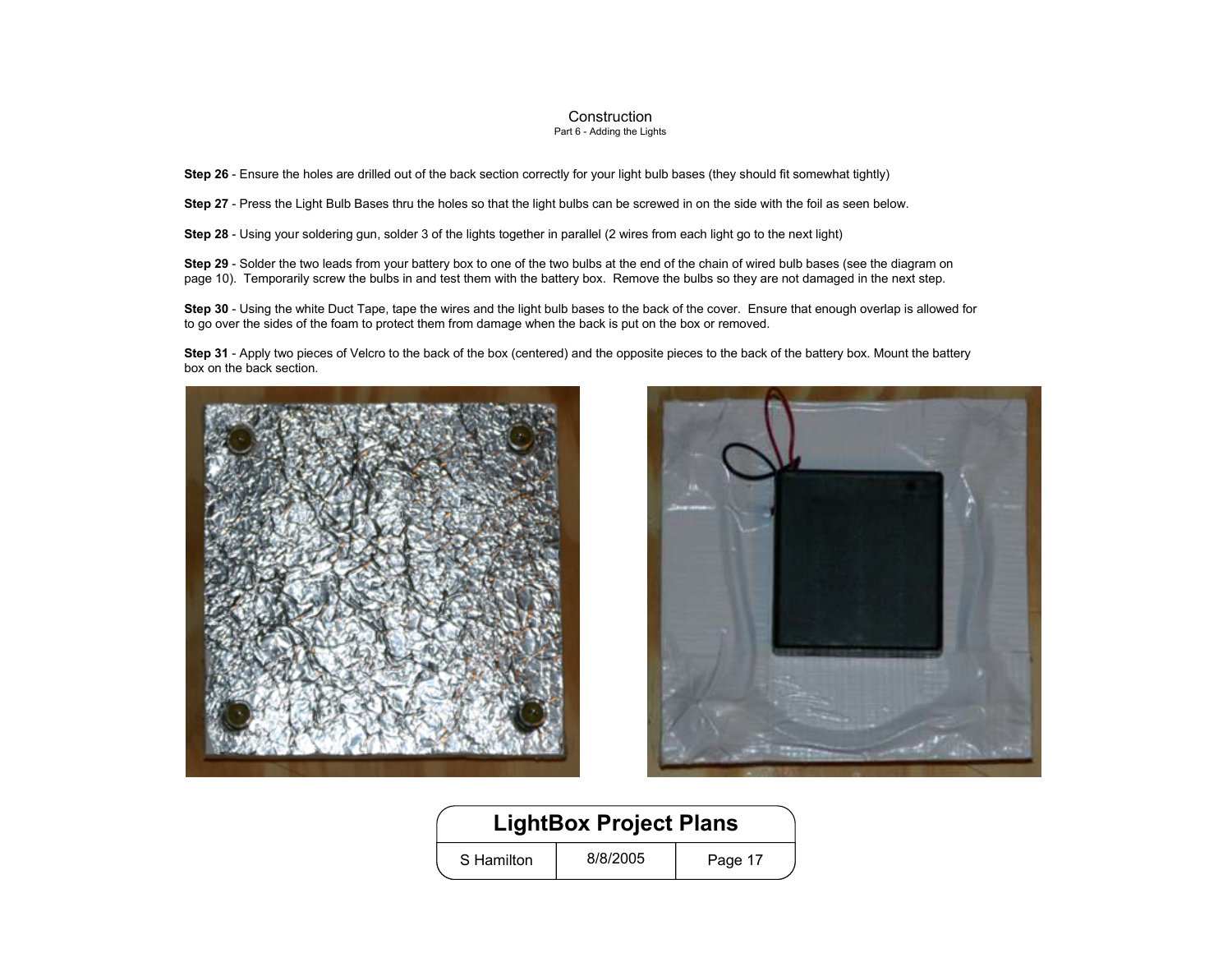#### Part 7 - Completing the Project

Step 32 - Place White Duct Tape along all edges of the box as seen in the images below. Ensure all exposed foam edges are covered.

Step 33 - Place the back in the box and ensure there is a snug fit.

**Step 34** - Turn on the lights and ensure that there is little if any light escaping from the back of the box (it helps to do this in a dark room). If light<br>can be seen escaping from the back, add more whit tape to the ed



| <b>LightBox Project Plans</b> |          |         |  |
|-------------------------------|----------|---------|--|
| S Hamilton                    | 8/8/2005 | Page 18 |  |